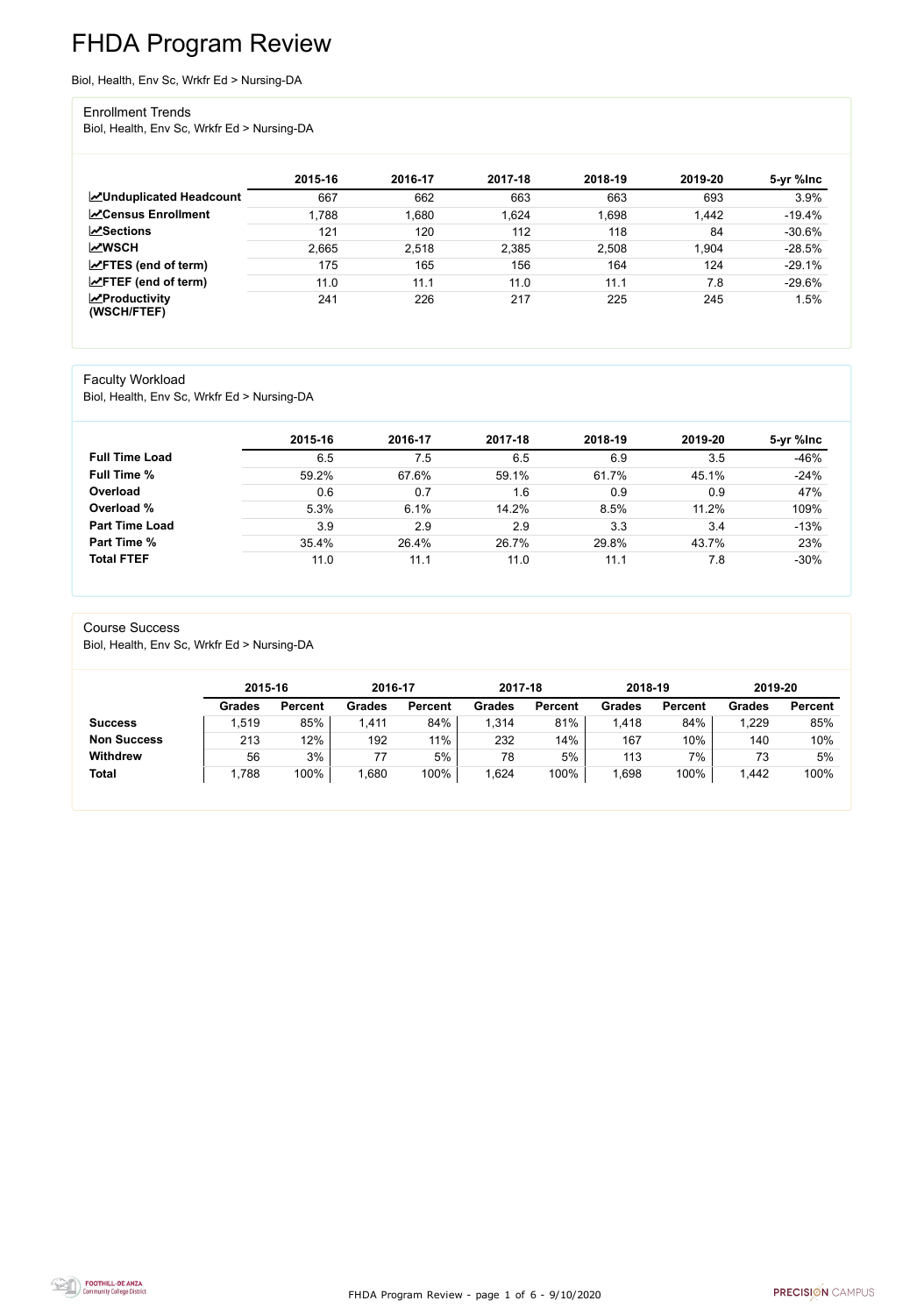FHDA Program Review - page 2 of 6 - 9/10/2020



### Course Success for African American, Latinx, and Filipinx Students

### Course Success for Asian, Native American, Pacific Islander, White, and Decline to State Students

|                    | 2015-16       |                | 2016-17       |                | 2017-18       |                | 2018-19       |                | 2019-20       |                |
|--------------------|---------------|----------------|---------------|----------------|---------------|----------------|---------------|----------------|---------------|----------------|
|                    | <b>Grades</b> | <b>Percent</b> | <b>Grades</b> | <b>Percent</b> | <b>Grades</b> | <b>Percent</b> | <b>Grades</b> | <b>Percent</b> | <b>Grades</b> | <b>Percent</b> |
| <b>Success</b>     | 654           | 80%            | 584           | 80%            | 600           | 75%            | 679           | 82%            | 570           | 83%            |
| <b>Non Success</b> | 139           | 17%            | 108           | 15%            | 148           | 19%            | 95            | 11%            |               | 11%            |
| <b>Withdrew</b>    | 27            | 3%             | 40            | 5%             | 49            | 6%             | 57            | 7%             | 40            | 6%             |
| <b>Total</b>       | 820           | 100%           | 732           | 100%           | 797           | 100%           | 831           | 100%           | 687           | 100%           |

|                    | 2015-16       |                | 2016-17       |                | 2017-18       |                | 2018-19       |                | 2019-20       |                |
|--------------------|---------------|----------------|---------------|----------------|---------------|----------------|---------------|----------------|---------------|----------------|
|                    | <b>Grades</b> | <b>Percent</b> | <b>Grades</b> | <b>Percent</b> | <b>Grades</b> | <b>Percent</b> | <b>Grades</b> | <b>Percent</b> | <b>Grades</b> | <b>Percent</b> |
| <b>Success</b>     | 865           | 89%            | 827           | 87%            | 714           | 86%            | 739           | 85%            | 659           | 87%            |
| <b>Non Success</b> | 74            | 8%             | 84            | 9%             | 84            | 10%            | 72            | 8%             | 63            | 8%             |
| <b>Withdrew</b>    | 29            | 3%             | 37            | 4%             | 29            | 4%             | 56            | 6%             | 33            | 4%             |
| <b>Total</b>       | 968           | 100%           | 948           | 100%           | 827           | 100%           | 867           | 100%           | 755           | 100%           |
|                    |               |                |               |                |               |                |               |                |               |                |

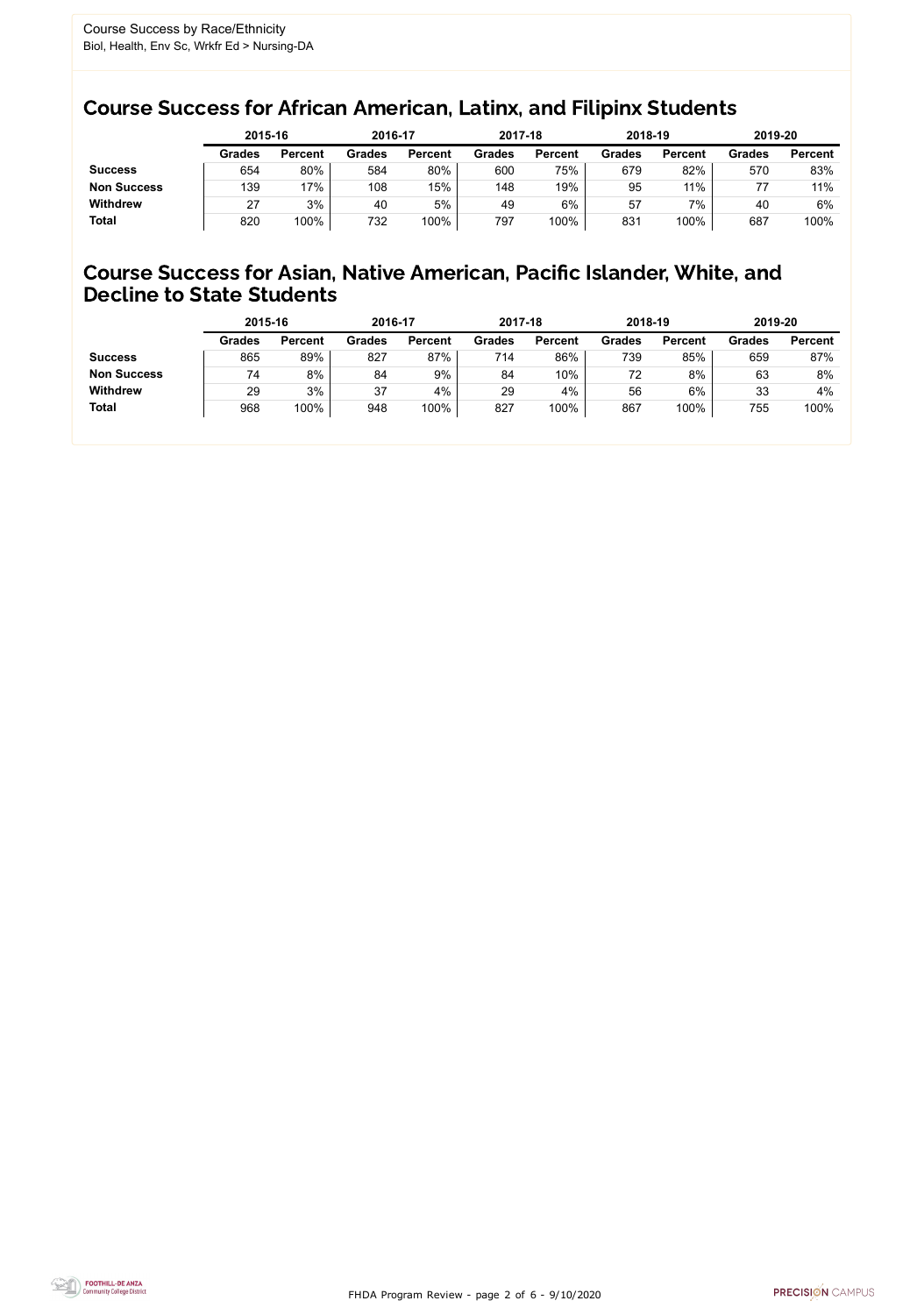FHDA Program Review - page 3 of 6 - 9/10/2020



Some courses may continue to be listed but no longer have data due to renumbering or because the course was not offered in the past five years.



### by Gender

|                     | 2015-16 |                |       | 2016-17        |       | 2017-18        |       | 2018-19        |       | 2019-20        |  |
|---------------------|---------|----------------|-------|----------------|-------|----------------|-------|----------------|-------|----------------|--|
|                     | Enr     | <b>Percent</b> | Enr   | <b>Percent</b> | Enr   | <b>Percent</b> | Enr   | <b>Percent</b> | Enr   | <b>Percent</b> |  |
| <b>Female</b>       | 1,451   | 81%            | 1,305 | 78%            | 1,271 | 78%            | 1,325 | 78%            | 1,146 | 79%            |  |
| <b>Male</b>         | 334     | 19%            | 371   | 22%            | 348   | 21%            | 372   | 22%            | 294   | 20%            |  |
| <b>Non-Binary</b>   |         | 0%             |       | $0\%$          |       | $0\%$          |       | $0\%$          |       | 0%             |  |
| <b>Not Reported</b> |         | 0%             |       | $0\%$          | 5     | $0\%$          |       | $0\%$          |       | 0%             |  |
| <b>Total</b>        | .788    | 100%           | .680  | 100%           | 1,624 | 100%           | ,698  | 100%           | 1,442 | 100%           |  |

## by Ethnicity

|                         |                | 2015-16        |                | 2016-17        |                | 2017-18        |       | 2018-19        | 2019-20 |                |
|-------------------------|----------------|----------------|----------------|----------------|----------------|----------------|-------|----------------|---------|----------------|
|                         | Enr            | <b>Percent</b> | Enr            | <b>Percent</b> | Enr            | <b>Percent</b> | Enr   | <b>Percent</b> | Enr     | <b>Percent</b> |
| <b>African American</b> | 79             | 4%             | 52             | 3%             | 52             | 3%             | 47    | 3%             | 35      | 2%             |
| <b>Asian</b>            | 366            | 20%            | 410            | 24%            | 357            | 22%            | 410   | 24%            | 359     | 25%            |
| <b>Filipinx</b>         | 256            | 14%            | 281            | 17%            | 238            | 15%            | 208   | 12%            | 159     | 11%            |
| Latinx                  | 485            | 27%            | 399            | 24%            | 507            | 31%            | 576   | 34%            | 493     | 34%            |
| <b>Native American</b>  |                | $0\%$          | 8              | $0\%$          | 27             | 2%             | 12    | 1%             | 8       | $1\%$          |
| <b>Pacific Islander</b> | 29             | 2%             | 19             | $1\%$          | 8              | $0\%$          | 18    | $1\%$          | 26      | 2%             |
| White                   | 570            | 32%            | 509            | 30%            | 433            | 27%            | 426   | 25%            | 348     | 24%            |
| <b>Decline to State</b> | $\overline{2}$ | $0\%$          | $\overline{2}$ | $0\%$          | $\overline{2}$ | $0\%$          |       | $0\%$          | 14      | $1\%$          |
| <b>Total</b>            | 1,788          | 100%           | 1,680          | 100%           | 1,624          | 100%           | 1,698 | 100%           | 1,442   | 100%           |

### by Age

|              |       | 2015-16        |       | 2016-17        |      | 2017-18        |      | 2018-19        |       | 2019-20        |  |
|--------------|-------|----------------|-------|----------------|------|----------------|------|----------------|-------|----------------|--|
|              | Enr   | <b>Percent</b> | Enr   | <b>Percent</b> | Enr  | <b>Percent</b> | Enr  | <b>Percent</b> | Enr   | <b>Percent</b> |  |
| 19 or less   | 111   | 6%             | 86    | 5%             | 88   | 5%             | 89   | 5%             | 108   | 7%             |  |
| $20 - 24$    | 428   | 24%            | 414   | 25%            | 419  | 26%            | 462  | 27%            | 380   | 26%            |  |
| 25-39        | ,031  | 58%            | 1,043 | 62%            | 972  | 60%            | 937  | 55%            | 788   | 55%            |  |
| $40 +$       | 218   | 12%            | 137   | 8%             | 145  | 9%             | 210  | 12%            | 166   | 12%            |  |
| <b>Total</b> | 1,788 | 100%           | ,680  | 100%           | .624 | 100%           | .698 | 100%           | 1,442 | 100%           |  |

## by Education Level

|                           | 2015-16 |                |      | 2016-17        |      | 2017-18        | 2018-19 |                | 2019-20 |                |
|---------------------------|---------|----------------|------|----------------|------|----------------|---------|----------------|---------|----------------|
|                           | Enr     | <b>Percent</b> | Enr  | <b>Percent</b> | Enr  | <b>Percent</b> | Enr     | <b>Percent</b> | Enr     | <b>Percent</b> |
| <b>Bachelor or higher</b> | 411     | 23%            | 388  | 23%            | 312  | 19%            | 313     | 18%            | 248     | 17%            |
| <b>Associate</b>          | 334     | 19%            | 340  | 20%            | 410  | 25%            | 406     | 24%            | 301     | 21%            |
| <b>HS/Equivalent</b>      | 1,024   | 57%            | 924  | 55%            | 871  | 54%            | 952     | 56%            | 863     | 60%            |
| <b>All Other</b>          | 19      | 1%             | 28   | 2%             | 31   | 2%             | 27      | 2%             | 30      | 2%             |
| <b>Total</b>              | 1,788   | 100%           | ,680 | 100%           | ,624 | 100%           | 898,    | 100%           | 1,442   | 100%           |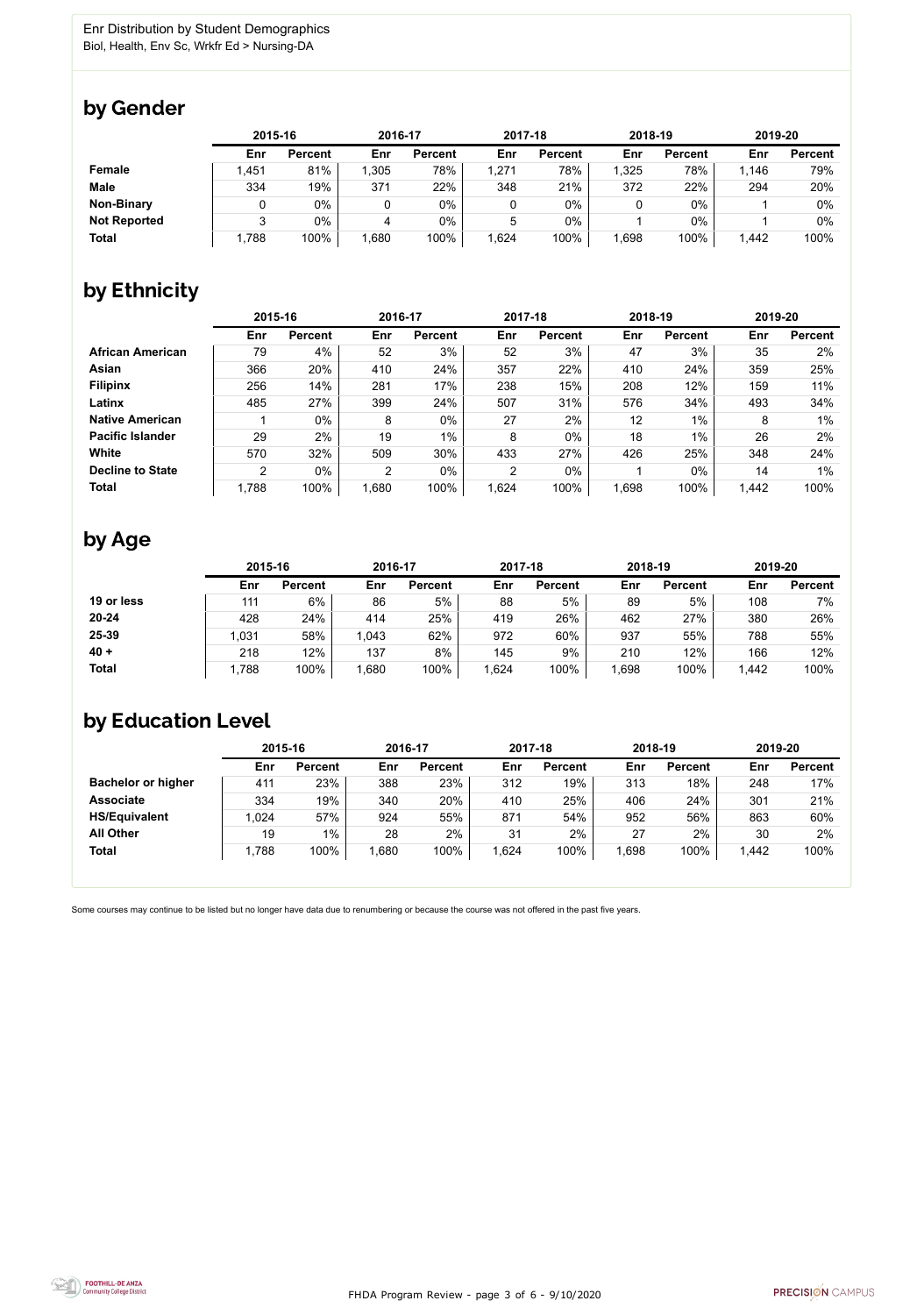FHDA Program Review - page 4 of 6 - 9/10/2020



### Success Rates by Gender Biol, Health, Env Sc, Wrkfr Ed > Nursing-DA

|                     |                | 2019-20        |                    |                |                 |                |               |                |  |  |  |  |  |
|---------------------|----------------|----------------|--------------------|----------------|-----------------|----------------|---------------|----------------|--|--|--|--|--|
|                     | <b>Success</b> |                | <b>Non Success</b> |                | <b>Withdrew</b> |                | <b>Total</b>  |                |  |  |  |  |  |
|                     | <b>Grades</b>  | <b>Percent</b> | <b>Grades</b>      | <b>Percent</b> | <b>Grades</b>   | <b>Percent</b> | <b>Grades</b> | <b>Percent</b> |  |  |  |  |  |
| Female              | 975            | 85%            | 110                | 10%            | 61              | 5%             | 1,146         | 100%           |  |  |  |  |  |
| <b>Male</b>         | 252            | 86%            | 30                 | 10%            | 12              | 4%             | 294           | 100%           |  |  |  |  |  |
| <b>Non-Binary</b>   |                | 100%           |                    | $0\%$          | 0               | $0\%$          |               | 100%           |  |  |  |  |  |
| <b>Not Reported</b> |                | 100%           |                    | $0\%$          |                 | $0\%$          |               | 100%           |  |  |  |  |  |
| All                 | 1,229          | 85%            | 140                | 10%            | 73              | 5%             | 1,442         | 100%           |  |  |  |  |  |

|                     | 2018-19       |                                      |               |                |               |                |               |                |  |  |  |  |  |
|---------------------|---------------|--------------------------------------|---------------|----------------|---------------|----------------|---------------|----------------|--|--|--|--|--|
|                     |               | <b>Non Success</b><br><b>Success</b> |               |                |               |                | <b>Total</b>  |                |  |  |  |  |  |
|                     | <b>Grades</b> | <b>Percent</b>                       | <b>Grades</b> | <b>Percent</b> | <b>Grades</b> | <b>Percent</b> | <b>Grades</b> | <b>Percent</b> |  |  |  |  |  |
| Female              | 1,115         | 84%                                  | 136           | 10%            | 74            | 6%             | 1,325         | 100%           |  |  |  |  |  |
| <b>Male</b>         | 303           | 81%                                  | 31            | 8%             | 38            | 10%            | 372           | 100%           |  |  |  |  |  |
| <b>Non-Binary</b>   | 0             | N/A                                  |               | N/A            | ν             | N/A            | U             | 100%           |  |  |  |  |  |
| <b>Not Reported</b> | 0             | 0%                                   |               | $0\%$          |               | 100%           |               | 100%           |  |  |  |  |  |
| All                 | 1,418         | 84%                                  | 167           | 10%            | 113           | 7%             | .698          | 100%           |  |  |  |  |  |

|                     | 2017-18                                                                 |                |               |                |               |                |               |                |  |  |  |  |  |
|---------------------|-------------------------------------------------------------------------|----------------|---------------|----------------|---------------|----------------|---------------|----------------|--|--|--|--|--|
|                     | <b>Withdrew</b><br><b>Total</b><br><b>Non Success</b><br><b>Success</b> |                |               |                |               |                |               |                |  |  |  |  |  |
|                     | <b>Grades</b>                                                           | <b>Percent</b> | <b>Grades</b> | <b>Percent</b> | <b>Grades</b> | <b>Percent</b> | <b>Grades</b> | <b>Percent</b> |  |  |  |  |  |
| Female              | 1,024                                                                   | 81%            | 184           | 14%            | 63            | 5%             | 1,271         | 100%           |  |  |  |  |  |
| <b>Male</b>         | 285                                                                     | 82%            | 48            | 14%            | 15            | 4%             | 348           | 100%           |  |  |  |  |  |
| <b>Non-Binary</b>   |                                                                         | N/A            | $\mathbf 0$   | N/A            | 0             | N/A            | υ             | 100%           |  |  |  |  |  |
| <b>Not Reported</b> | 5                                                                       | 100%           | 0             | 0%             | 0             | $0\%$          | 5             | 100%           |  |  |  |  |  |
| All                 | 1,314                                                                   | 81%            | 232           | 14%            | 78            | 5%             | 1,624         | 100%           |  |  |  |  |  |

|                     |               |                |               | 2016-17            |                 |                |               |                |
|---------------------|---------------|----------------|---------------|--------------------|-----------------|----------------|---------------|----------------|
|                     |               | <b>Success</b> |               | <b>Non Success</b> | <b>Withdrew</b> |                | <b>Total</b>  |                |
|                     | <b>Grades</b> | <b>Percent</b> | <b>Grades</b> | <b>Percent</b>     | <b>Grades</b>   | <b>Percent</b> | <b>Grades</b> | <b>Percent</b> |
| Female              | 1,114         | 85%            | 131           | 10%                | 60              | 5%             | 1,305         | 100%           |
| <b>Male</b>         | 293           | 79%            | 61            | 16%                | 17              | 5%             | 371           | 100%           |
| <b>Non-Binary</b>   |               | N/A            | 0             | N/A                |                 | N/A            |               | 100%           |
| <b>Not Reported</b> |               | 100%           | 0             | $0\%$              |                 | $0\%$          | 4             | 100%           |
| All                 | 1,411         | 84%            | 192           | 11%                | 77              | 5%             | 1,680         | 100%           |

|                     |                |                    |               | 2015-16         |               |                |               |                |
|---------------------|----------------|--------------------|---------------|-----------------|---------------|----------------|---------------|----------------|
|                     | <b>Success</b> | <b>Non Success</b> |               | <b>Withdrew</b> |               | <b>Total</b>   |               |                |
|                     | <b>Grades</b>  | <b>Percent</b>     | <b>Grades</b> | <b>Percent</b>  | <b>Grades</b> | <b>Percent</b> | <b>Grades</b> | <b>Percent</b> |
| Female              | 1,241          | 86%                | 172           | 12%             | 38            | 3%             | 1,451         | 100%           |
| <b>Male</b>         | 277            | 83%                | 39            | 12%             | 18            | 5%             | 334           | 100%           |
| <b>Non-Binary</b>   |                | N/A                | 0             | N/A             |               | N/A            |               | 100%           |
| <b>Not Reported</b> |                | 33%                |               | 67%             |               | $0\%$          | J.            | 100%           |
| All                 | 1,519          | 85%                | 213           | 12%             | 56            | 3%             | 1,788         | 100%           |

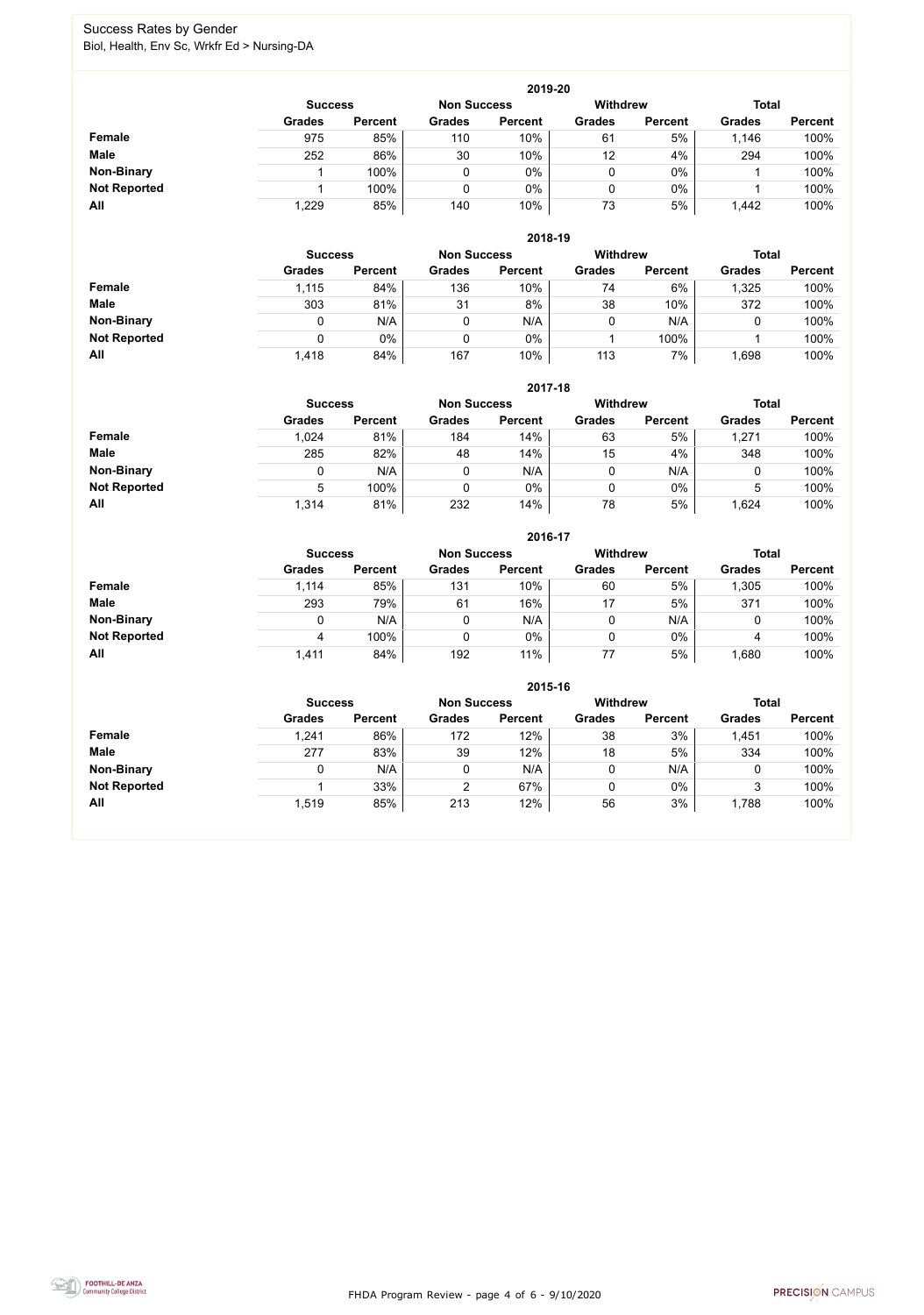FHDA Program Review - page 5 of 6 - 9/10/2020



### Success Rates by Age Biol, Health, Env Sc, Wrkfr Ed > Nursing-DA

|            | 2019-20        |                    |               |                 |               |                |               |                |  |
|------------|----------------|--------------------|---------------|-----------------|---------------|----------------|---------------|----------------|--|
|            | <b>Success</b> | <b>Non Success</b> |               | <b>Withdrew</b> |               | <b>Total</b>   |               |                |  |
|            | <b>Grades</b>  | <b>Percent</b>     | <b>Grades</b> | <b>Percent</b>  | <b>Grades</b> | <b>Percent</b> | <b>Grades</b> | <b>Percent</b> |  |
| 19 or less | 56             | 52%                | 36            | 33%             | 16            | 15%            | 108           | 100%           |  |
| $20 - 24$  | 294            | 77%                | 56            | 15%             | 30            | 8%             | 380           | 100%           |  |
| 25-39      | 728            | 92%                | 41            | 5%              | 19            | 2%             | 788           | 100%           |  |
| $40 +$     | 151            | 91%                |               | 4%              | 8             | 5%             | 166           | 100%           |  |
| All        | 1,229          | 85%                | 140           | 10%             | 73            | 5%             | 1,442         | 100%           |  |

|            |                |                    |               | 2018-19         |               |                |               |                |
|------------|----------------|--------------------|---------------|-----------------|---------------|----------------|---------------|----------------|
|            | <b>Success</b> | <b>Non Success</b> |               | <b>Withdrew</b> |               | <b>Total</b>   |               |                |
|            | <b>Grades</b>  | <b>Percent</b>     | <b>Grades</b> | <b>Percent</b>  | <b>Grades</b> | <b>Percent</b> | <b>Grades</b> | <b>Percent</b> |
| 19 or less | 39             | 44%                | 33            | 37%             | 17            | 19%            | 89            | 100%           |
| $20 - 24$  | 336            | 73%                | 77            | 17%             | 49            | 11%            | 462           | 100%           |
| 25-39      | 851            | 91%                | 51            | 5%              | 35            | 4%             | 937           | 100%           |
| $40 +$     | 192            | 91%                | 6             | 3%              | 12            | 6%             | 210           | 100%           |
| All        | 1,418          | 84%                | 167           | 10%             | 113           | 7%             | 1,698         | 100%           |

|            | 2017-18                              |                |               |                |                 |                |               |                |  |  |
|------------|--------------------------------------|----------------|---------------|----------------|-----------------|----------------|---------------|----------------|--|--|
|            | <b>Non Success</b><br><b>Success</b> |                |               |                | <b>Withdrew</b> |                | <b>Total</b>  |                |  |  |
|            | <b>Grades</b>                        | <b>Percent</b> | <b>Grades</b> | <b>Percent</b> | <b>Grades</b>   | <b>Percent</b> | <b>Grades</b> | <b>Percent</b> |  |  |
| 19 or less | 34                                   | 39%            | 46            | 52%            | 8               | 9%             | 88            | 100%           |  |  |
| $20 - 24$  | 276                                  | 66%            | 103           | 25%            | 40              | 10%            | 419           | 100%           |  |  |
| 25-39      | 873                                  | 90%            | 75            | 8%             | 24              | 2%             | 972           | 100%           |  |  |
| $40 +$     | 131                                  | 90%            | 8             | 6%             | 6               | 4%             | 145           | 100%           |  |  |
| <b>All</b> | 1,314                                | 81%            | 232           | 14%            | 78              | 5%             | ,624          | 100%           |  |  |

|            |                |                    |               | 2016-17         |               |                |               |                |
|------------|----------------|--------------------|---------------|-----------------|---------------|----------------|---------------|----------------|
|            | <b>Success</b> | <b>Non Success</b> |               | <b>Withdrew</b> |               | <b>Total</b>   |               |                |
|            | <b>Grades</b>  | <b>Percent</b>     | <b>Grades</b> | <b>Percent</b>  | <b>Grades</b> | <b>Percent</b> | <b>Grades</b> | <b>Percent</b> |
| 19 or less | 36             | 42%                | 38            | 44%             | 12            | 14%            | 86            | 100%           |
| $20 - 24$  | 290            | 70%                | 94            | 23%             | 30            | 7%             | 414           | 100%           |
| 25-39      | 969            | 93%                | 44            | 4%              | 30            | 3%             | 1,043         | 100%           |
| $40 +$     | 116            | 85%                | 16            | 12%             | 5             | 4%             | 137           | 100%           |
| All        | 1,411          | 84%                | 192           | 11%             | 77            | 5%             | ,680          | 100%           |

|            |                |                    |               | 2015-16         |               |                |               |                |
|------------|----------------|--------------------|---------------|-----------------|---------------|----------------|---------------|----------------|
|            | <b>Success</b> | <b>Non Success</b> |               | <b>Withdrew</b> |               | <b>Total</b>   |               |                |
|            | <b>Grades</b>  | <b>Percent</b>     | <b>Grades</b> | <b>Percent</b>  | <b>Grades</b> | <b>Percent</b> | <b>Grades</b> | <b>Percent</b> |
| 19 or less | 49             | 44%                | 57            | 51%             | 5             | 5%             | 111           | 100%           |
| $20 - 24$  | 318            | 74%                | 87            | 20%             | 23            | 5%             | 428           | 100%           |
| 25-39      | 951            | 92%                | 62            | 6%              | 18            | 2%             | 1,031         | 100%           |
| $40 +$     | 201            | 92%                |               | 3%              | 10            | 5%             | 218           | 100%           |
| All        | 1,519          | 85%                | 213           | 12%             | 56            | 3%             | 1,788         | 100%           |